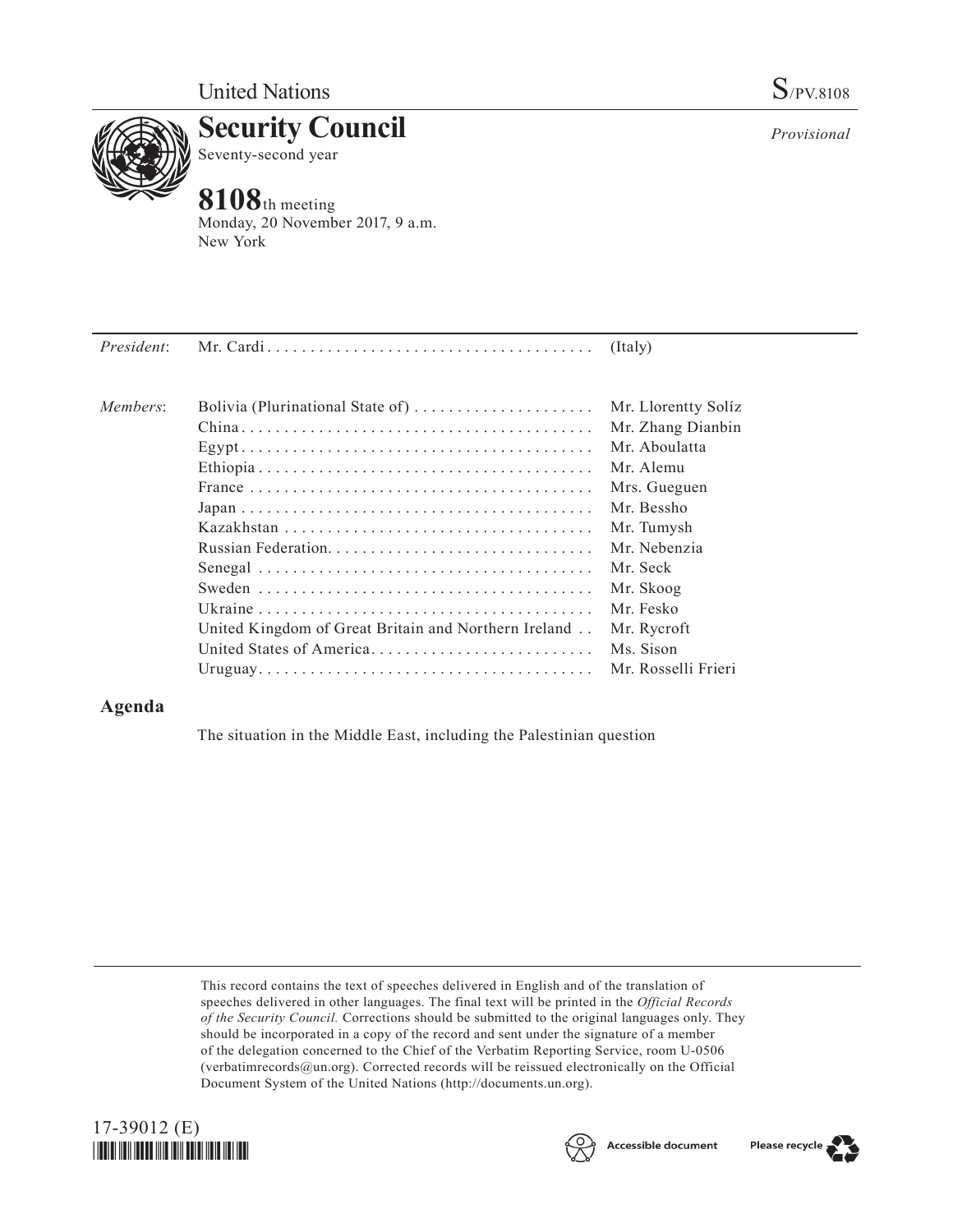*The meeting was called to order at 9.05 a.m.*

## **Adoption of the agenda**

*The agenda was adopted.*

## **The situation in the Middle East, including the Palestinian question**

**The President**: In accordance with rule 39 of the Council's provisional rules of procedure, I invite Mr. Nickolay Mladenov, Special Coordinator for the Middle East Peace Process and Personal Representative of the Secretary-General, to participate in this meeting.

Mr. Mladenov is joining today's meeting via videoteleconference from Jerusalem.

The Security Council will now begin its consideration of the item on its agenda.

I now give the floor to Mr. Mladenov.

**Mr. Mladenov**: I brief the members of the Security Council today as critical infra-Palestinian talks are scheduled to open in Cairo tomorrow. The United Nations, the Middle East Quartet and the international community continue to support Egyptian efforts to sustainably implement the recent infra-Palestinian agreement and return Gaza under the control of the legitimate Palestinian Authority.

By signing the Cairo agreement on 12 October, Palestinians embarked on a long road that could lead to reconciliation. First, however, they must resolve the humanitarian crisis in Gaza and return the Strip to the full civilian and security control of the Palestinian Authority (PA). If success is to be achieved, the failed policies of the past must be avoided, security for Palestinians and Israelis must be preserved, and all sides must be willing to compromise in the interest of peace.

Let me start with the good news. On 1 November, we witnessed a landmark step as the Palestinian Authority regained control over Gaza crossings. For the first time in more than a decade, on 18 November, the Rafah border crossing opened under PA control. The handover has eased access at the crossings for Palestinians with permits and ended the illegal taxation imposed by Hamas at the crossings since June 2007. The handover, if translated into full civilian and security control by the Palestinian Authority of Gaza, could be

a step towards the normalization of movement in and out of the Strip.

Another important step happened on 2 November when the Palestinian committee tasked with rationalizing and integrating Gaza's public sector held its first meeting. Meanwhile, the transfer of responsibility at Gaza-based public institutions is slowly proceeding as well. Ministers of Education, Health, Transport and Environment, among others, as well as technical teams from ministries in Ramallah, have travelled to Gaza to begin restoring Government control. Some 150 PA-employed teachers have returned to work for the first time since 2007. A 10-day registration period for all PA employees in Gaza began on 12 November to determine staffing numbers, based on an evaluation of qualifications against needs. The process is proceeding in an organized manner. Some ministries, with low numbers of employees, have already accomplished the task, and others are expected to finish within a set time frame. I encourage all sides to use tomorrow's meeting in Cairo to reinforce their commitment to a gradual process of implementing the Cairo agreement and to ensure that positive momentum is sustained by upholding commitments and ensuring follow-up.

Regrettably, there is also some not-so-good news. Despite progress in implementing the Cairo agreement, Gaza residents have not seen any improvements to their daily lives. The lack of electricity has been devastating for the provision of basic services. Power outages of 18 to 20 hours a day continue; most of the population has access to piped water for only three to five hours every five days; untreated sewage continues to flow into the Mediterranean Sea at catastrophic levels; 45 per cent of essential drugs and medical supplies have now reached zero stock in Gaza. Only the most critical health, water and sanitation facilities are functioning, thanks to donor-funded emergency fuel distributed by the United Nations.

As the Palestinian Government seeks to return to Gaza, it should take immediate action to reverse measures that add to the burden of Palestinians living there. The United Nations humanitarian appeal for Gaza for 2017 calls for \$25 million in new funding to meet the most critical priorities — almost \$11 million of which remains unmet. I urge donors to support the appeal in order to save lives. Last week, as co-Chair of the Ad-Hoc Liaison Committee, Norway convened a donor meeting in Ramallah to discuss how to support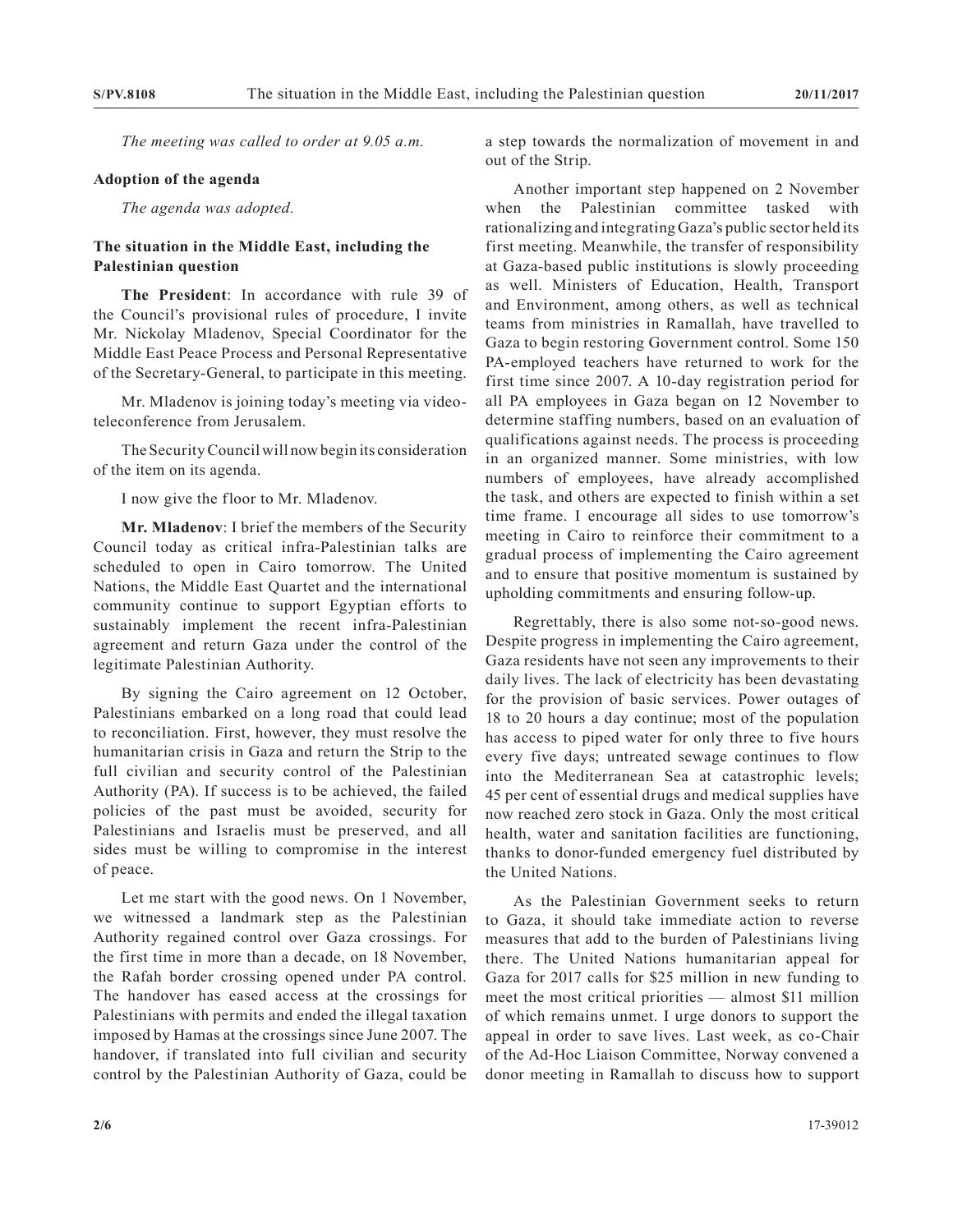returning Gaza under Palestinian Authority control. The discussion focused on three themes.

The first theme was the need to immediately alleviate the humanitarian situation on the ground, namely, by increasing electricity supply to at least pre-crisis levels, and accelerating the delivery of projects that have direct impact on the lives of Gaza's residents. The envoys of the Middle East Quartet have already tasked the Office of the Quartet with producing a list of projects that can be expedited. I encourage donors to do the same. Such actions are necessary to sustain support for the Cairo-led process on the ground.

Secondly, the donors also discussed the need to see a realistic plan by the Palestinian Authority on how it intends to take up its responsibilities in Gaza, which the international community can support financially and technically.

Thirdly, our common goal remains the return of the Palestinian Authority to Gaza. Difficult issues — including security and putting all weapons under Government control, the rule of law and the functioning of the judiciary, civil service reform and other complicated challenges — will have to be dealt with in a step-by-step manner.

Turning to broader political dynamics on the ground, I welcome the restoration of full security coordination between Israel and the Palestinian Authority. It was publicly announced that that started on 8 November. That is a positive development, as coordination is critical to the security of Israelis and Palestinians alike.

In a very worrying development, however, on 30 October, the Israeli Defence Forces (IDF) uncovered yet another tunnel that extended from Gaza into Israel. During the operation, at least 12 Palestinian militants were killed underground. According to statements by a spokesperson for Islamic Jihad, the group's aim in constructing the tunnel was to "kidnap Israeli soldiers," and it also stated that it will continue to pursue that goal.

I call on the international community to join the United Nations in condemning the continued construction of tunnels and the utterance of such reckless statements. At a time when Palestinians in Gaza — who have lived with closures for a decade, survived three conflicts and have had to struggle to merely exist — are seeing hope for the future, such actions and statements risk a dangerous escalation that could destroy the prospects for intra-Palestinian reconciliation.

In other developments, on 31 October, a 25-yearold Palestinian man was shot dead by Israeli security forces while in his car near a West Bank settlement. The Israeli authorities launched an investigation after an initial IDF probe indicated that the driver did not appear to have been attempting a vehicular attack when he was killed. On 17 November, two Israelis were injured in a ramming attack in the West Bank; the Palestinian driver was shot and injured by the security forces. Violence and incitement remain one of the hallmarks of the conflict, and they need to be addressed in order to rebuild trust between both sides.

Turning to the question of settlements, Israeli planning authorities have approved building permits for at least 418 housing units in the East Jerusalem settlements of Gilo and Ramat Shlomo. They also issued a conditional approval of 178 housing units in the settlement of Nof Zion, located in the East Jerusalem neighbourhood of Jabel Mukaber. On 10 November, the Israeli Prime Minister pledged to advance \$226 million for the construction of infrastructure in the occupied West Bank that improves the connectivity of settlements to Israel, potentially facilitating their expansion.

The United Nations considers all settlement activities illegal under international law. They constitute a substantial obstacle to peace and should cease. Unfortunately, legislative action that undermines the viability of the two-State solution also continues. The Knesset considered a legislative amendment that would require a majority of 80 out of 120 members to approve any transfer of territory currently included in Israel's defined municipal boundaries of Jerusalem to a "foreign entity".

Against that backdrop, the Israeli authorities demolished or seized 30 Palestinian structures, displacing 53 persons, including 31 children, across the occupied West Bank, including East Jerusalem. Three Bedouin herding communities in Area C, including Ain al-Hilweh, Um al Jmal and Jabal al-Baba, are at risk of having a total of 520 structures demolished after receiving removal-of-property orders in recent weeks. Donor-funded structures serving as schools that are also threatened with demolition are of particular concern.

Turning very briefly to Lebanon, Prime Minister Hariri's resignation, while on a trip to Saudi Arabia on 4 November, shocked Lebanon and the region. While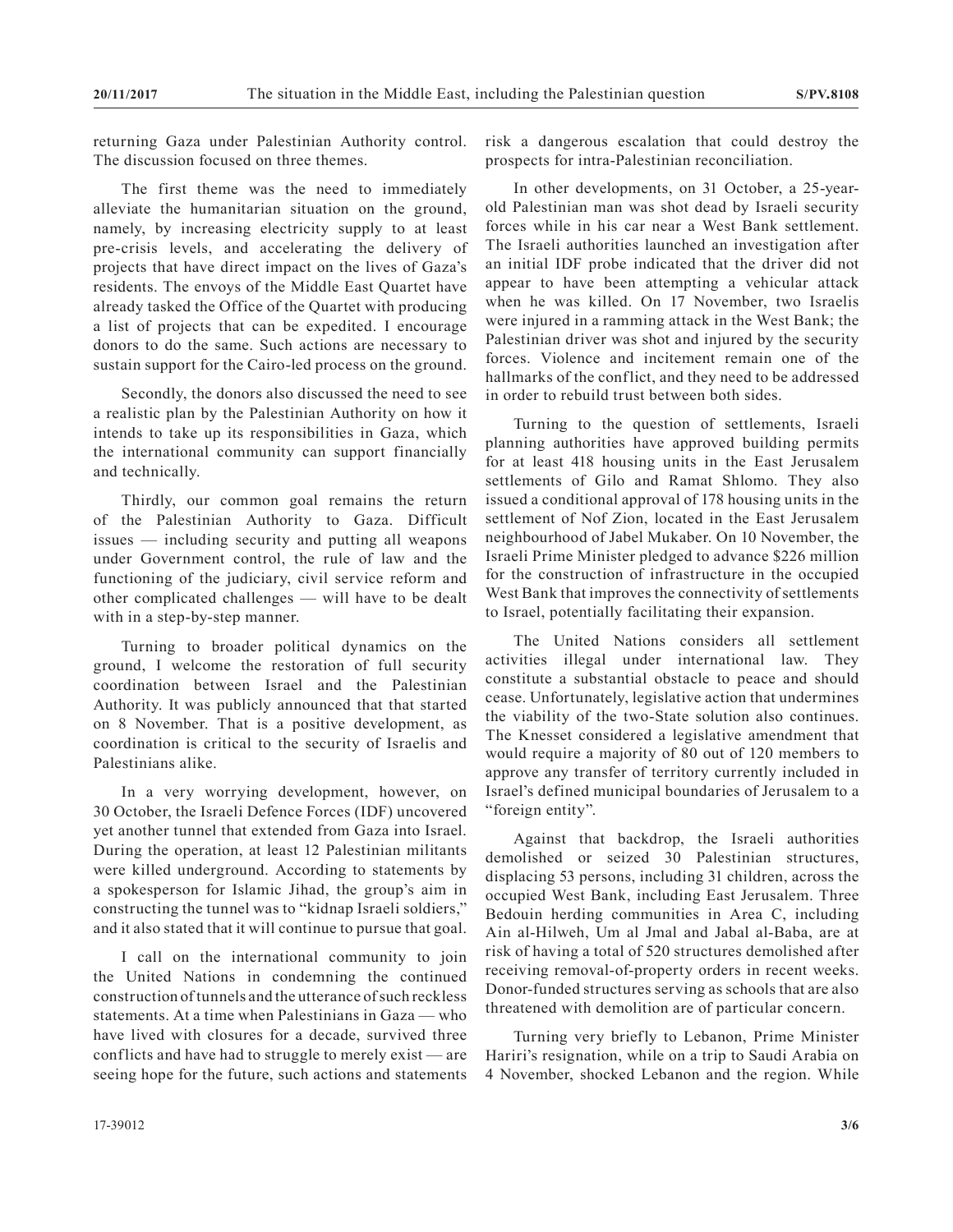new uncertainties have arisen, the people of Lebanon have united behind President Aoun's call for Hariri to return. Following the Secretary-General's statement of 5 November, international statements of support for Lebanon's security, stability, sovereignty and independence have been issued at the highest levels. Prime Minister Hariri is now in Paris and expected to return to Lebanon later this week. The Officer-in-Charge of the Office of the United Nations Special Coordinator for Lebanon, my colleague, Philippe Lazzarini, is scheduled to brief the Council on 29 November.

The security situation in the Golan remains of concern. Fighting between the Syrian Arab Armed Forces and armed groups and between different armed groups in parts of the areas of separation and limitation on the Bravo side continues. In recent weeks, there were reported incidents of spillover fire from the Bravo to the Alpha side and retaliatory fire across the ceasefire line. Those developments undermine the 1974 Agreement on Disengagement between Israeli and Syrian Forces and have the potential to escalate tensions and jeopardize the long-standing ceasefire between Israel and Syria.

Let me conclude with a few observations on Palestinian unity efforts. I again commend Egypt for its leadership throughout the process. Many previous attempts to bridge the Palestinian divide have failed. We cannot allow this current effort to become another missed opportunity. From the outset, I have consistently engaged with Egypt, the Palestinian Authority, the region and all stakeholders. Everyone understands that failure today will destroy hope for the foreseeable future. That division damages the Palestinian cause for statehood. Two million Palestinians in Gaza have high hopes that the Government's return will improve their lives. After living in abject misery under Hamas control and locked in by the closures, their situation is close to exploding.

With all the difficulties inherent in the Egyptian-led process and concerns about the timing and modalities of the Palestinian Authority's assumption of full civilian and security control of Gaza, the process must not be allowed to fail. If it does, it will most likely result in another devastating conflict. Whether that conflict would be triggered by a meltdown of law and order in Gaza, by the reckless action of extremists or by strategic choice, the result will be the same — devastation and suffering for all. That cycle must be avoided at all costs.

All of us, especially Palestinian leaders, Israel and the international community, have an important responsibility to advance the peace efforts. In that context, I am concerned about the implications of the latest developments related to the Palestinian Liberation Organization representative office in the United States. Only through constructive dialogue can we hope to advance peace, and I call on all parties to remain engaged in the peace effort.

I believe and hope that a genuine change in Gaza, including full security control by the Palestinian Authority, will contribute to restoring confidence in the feasibility of a comprehensive peace agreement. That is a Palestinian-owned process. All Palestinian factions must seize this opportunity to open a new page for their people.

**The President**: I thank Mr. Mladenov for his briefing.

I shall now give the floor to those members of the Security Council who wish to make statements.

**Mr. Rosselli Frieri** (Uruguay) (*spoke in Spanish*): We once again thank the Special Coordinator for the Middle East Peace Process, Mr. Nickolay Mladenov, for his briefing. Above all, we thank him for his continued work, for which he can and will continue to count on the support of Uruguay, including when our term on the Security Council comes to an end.

Unfortunately, as has happened on numerous other occasions, we must begin our statement by condemning a fresh attack. This time, we condemn the attack that took place on 17 November on the West Bank, which was carried out by a Palestinian assailant and left two Israelis injured. Such violence and terrorist attacks, as well as their incitement and glorification, do nothing to advance peace, and they endanger the possibility of reaching a two-State solution.

This year marks many anniversaries related to the still unresolved conflict. This month marks 100 years since the Balfour Declaration, which initiated a process that ended with the partition of Palestine and was then finalized three decades later through General Assembly resolution 181 (II), exactly 70 years ago. It has also been 50 years since the 1967 war and the occupation of territories that followed.

Despite the numerous multilateral, regional and unilateral initiatives to try to end the conflict, we are still far from glimpsing a peaceful and mutually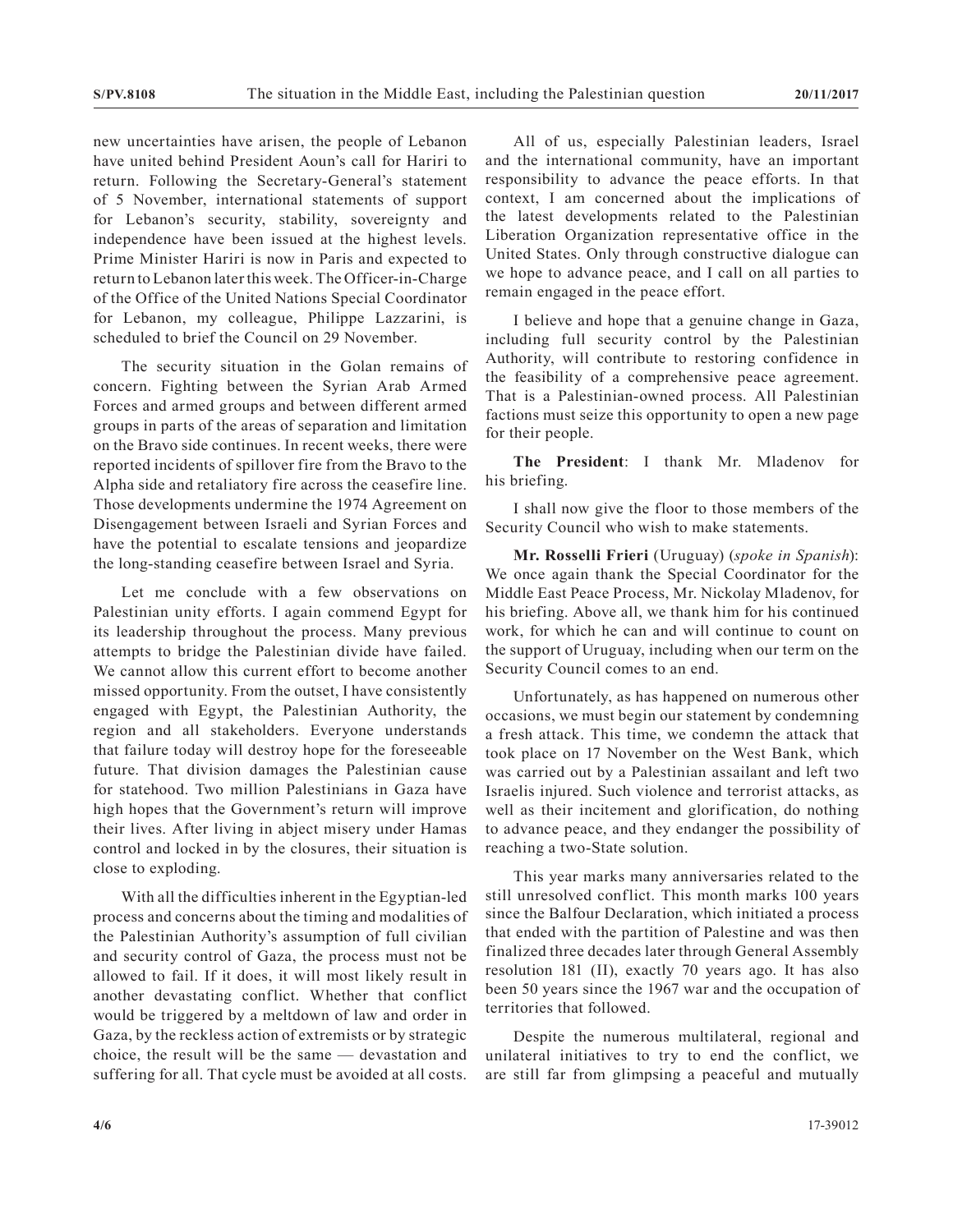acceptable solution. The two-State solution remains the only viable option to end the conflict — there is no alternative plan B. Direct bilateral negotiations must be relaunched as soon as possible to clarify all unresolved issues.

To achieve that goal, it is necessary to reverse current trends on the ground. If not, it will be extremely difficult for Palestine to consolidate its territory as a State. Uruguay maintains strong ties with both the State of Israel and the State of Palestine. We again reaffirm the right of Israel and Palestine to live peacefully, within secure and recognized borders, in an atmosphere of renewed cooperation that is free of any threat or act that might undermine peace.

Almost a year after the adoption of resolution 2334 (2016), we regret that there has been little progress in its implementation, and that Israel has continued and intensified its settlement policy on Palestinian territory. We condemn that practice and call for its immediate cessation. We reject the explicit support of the Israeli authorities for that settlement policy, which continues to advance at full speed, despite resolution 2334 (2016) and the repeated calls of the entire international community.

We reiterate that settlements are illegal under international law and constitute an obstacle to peace and the two-State solution. That policy is accompanied by the ongoing demolitions of Palestinian homes on the West Bank and in East Jerusalem and clearly illegal initiatives under international law to annex settlements under Israeli jurisdiction. Those actions clearly exacerbate tension; other actions and measures are necessary, which, to date, have not been taken. Otherwise, it will be increasingly difficult to arrive at a peaceful and mutually acceptable solution.

We await next month's presentation of the fourth quarterly report on the implementation of resolution 2334 (2016) by the Special Coordinator. We reiterate our wish for the report to be circulated in writing prior to the meeting, so that we are able to analyse its findings and then voice our opinions following careful consideration of the document.

On a more positive note, the reconciliation agreement that was signed in October between the Hamas and Fatah Palestinian groups undoubtedly represents an important step towards achieving Palestinian unity. We thank Egypt for its important role in that successful process. The recent return of the Palestinian Authority to the Gaza Strip to retake control after a decade is very good news, which should be sufficiently highlighted and commended. The reunification of Palestine under a single, legitimate and democratic Government is essential to providing for the aspirations of the Palestinian people, and could substantially improve living conditions in an area that has been engulfed in a serious humanitarian crisis since the armed conflict of 2007.

For that agreement to be successfully implemented, it will also be essential that those measures be accompanied by agreements on security, the disarmament of Hamas and the renunciation of violence and the destruction of Israel as a declared objective.

In this still very complex scenario, in which there is a glimmer of hope, it is necessary, more than ever, that the Security Council and the entire international community remain united in their desire to see a peaceful resolution of all the aspects of the Palestinian-Israeli conflict. Only then will we be able to exert due pressure on the authorities to stop the trends that threaten that process, and ask them to be sufficiently flexible and reasonable, so that they understand once and for all that peace is a much more valuable goal than the violence, hatred and injustice that have characterized the region over the past few decades.

**Mr. Llorentty Solíz** (Plurinational State of Bolivia) (*spoke in Spanish*): We welcome the briefing by Mr. Nickolay Mladenov, the Secretary-General's Special Coordinator for the Middle East Peace Process.

We are currently attending a further meeting to address the situation in the Middle East, including the Palestinian question. Over the course of this meeting, we have not been given very encouraging news, and the persistent and challenging attitudes of the Government of Israel towards the international community remain.

For my delegation, it is disheartening that, a little more than 11 months after the adoption of resolution 2334 (2016), none of the mandates set out therein have been fulfilled; on the contrary, according to the statement of the Permanent Observer Mission of Palestine in its letter to the presidency of the Council, dated 14 November, earlier this month the Israeli occupation forces issued demolition orders against 60 homes or infrastructure that are owned by Palestinians in Palestinian territory.